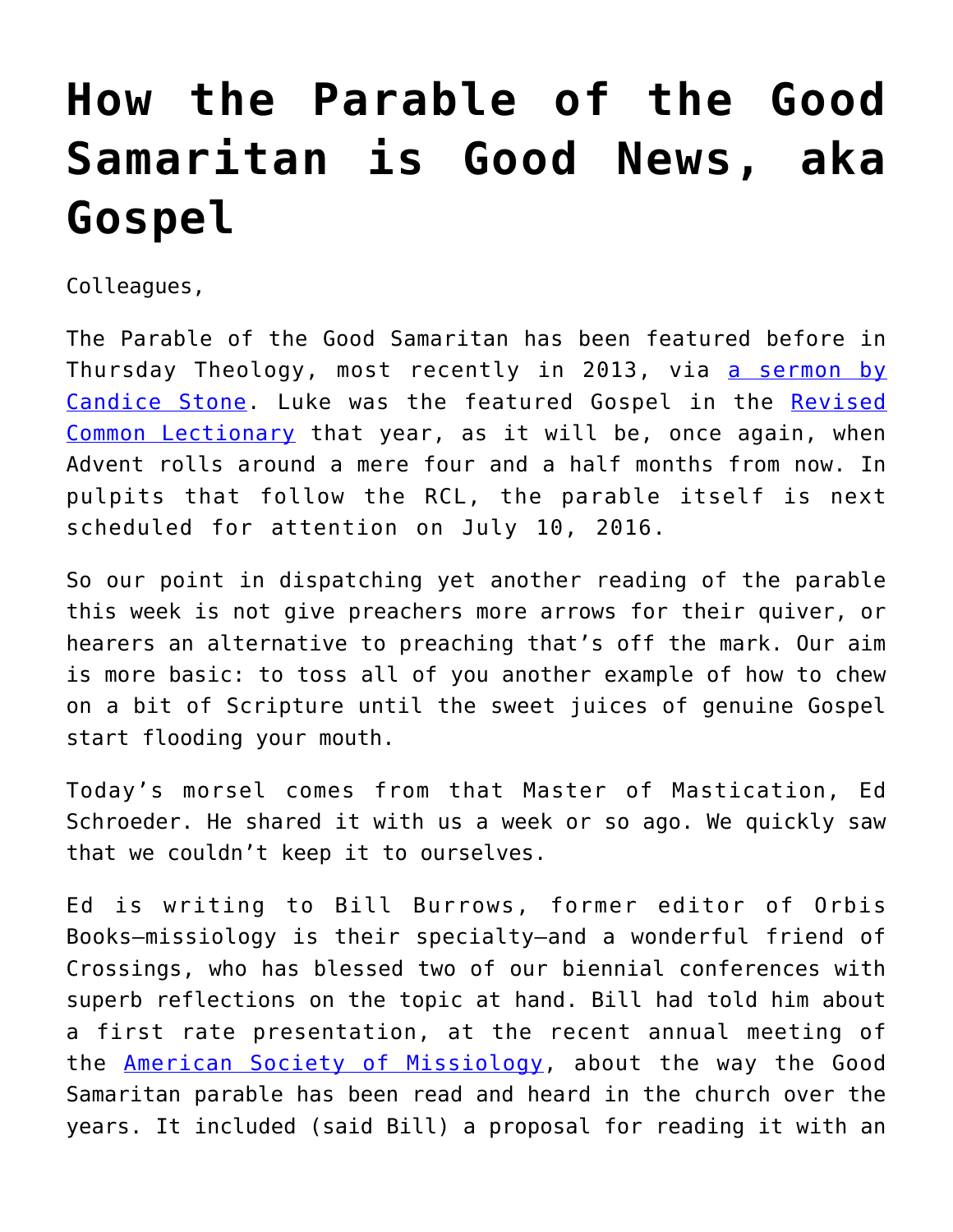inter-religious and missiological perspective in mind. This latter note caught Ed's attention and prompted what you're about to read here. In responding to Bill, he said he got it straight from Martin Luther.

As you read, bear in mind that all of us are living in cultures that feature a plethora of religious and "spiritual" options, where the latter term designates any conception of ultimate reality that a person holds to be true. Does it need to be argued that every person alive is possessed of such a conception? If so, we'll reserve that argument for another time. For now, we simply commend Ed's final comments as a test and filter for any and every faith commitment one may encounter, be they cloaked in religious garb or not. Increasingly, they are not.

Two notes on procedure: first, as an aid to your digestion we've prefaced Ed's comments with the text in question, Luke 10:25-37. Second, and for the same reason, we've done some mild editing to Ed's prose, adding text references at appropriate points, and here and there inserting translations for some Greek and Latin words. Those of you who don't read Greek will want to pay particular attention to Ed's first paragraph, where his accounting of the key term *nomikos* is sufficiently clear (we thought) that we left it untouched in the rest of the piece.

Peace and Joy, Jerry Burce, for the editorial team

## **How the Parable of the Good Samaritan is Good News, aka Gospel**

by Ed Schroeder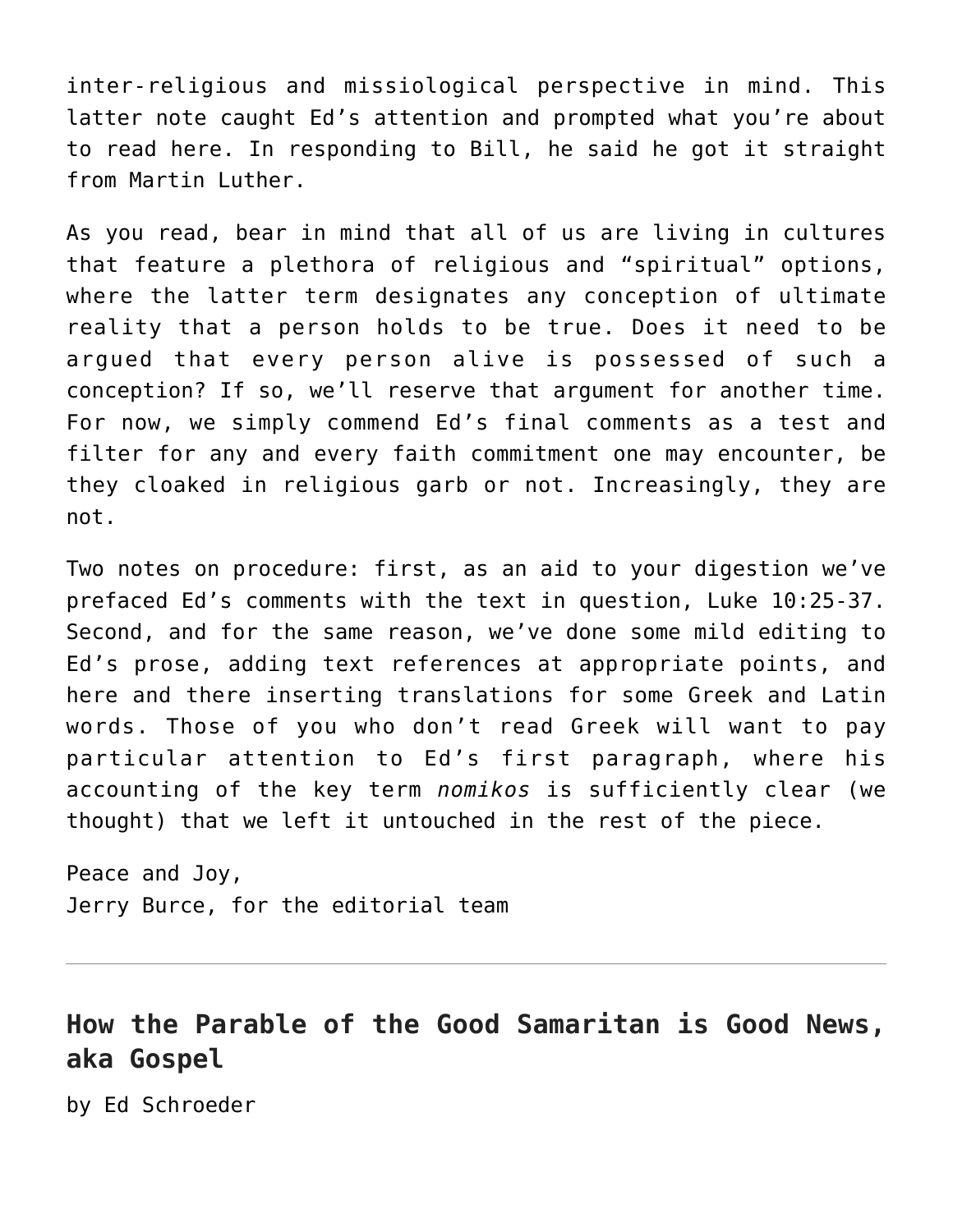*25 Just then a lawyer stood up to test Jesus. 'Teacher,' he said, 'what must I do to inherit eternal life?' 26He said to him, 'What is written in the law? What do you read there?' 27He answered, 'You shall love the Lord your God with all your heart, and with all your soul, and with all your strength, and with all your mind; and your neighbor as yourself.' 28And he said to him, 'You have given the right answer; do this, and you will live.'* 

*29 But wanting to justify himself, he asked Jesus, 'And who is my neighbor?' 30Jesus replied, 'A man was going down from Jerusalem to Jericho, and fell into the hands of robbers, who stripped him, beat him, and went away, leaving him half dead. 31Now by chance a priest was going down that road; and when he saw him, he passed by on the other side. 32So likewise a Levite, when he came to the place and saw him, passed by on the other side. 33But a Samaritan while travelling came near him; and when he saw him, he was moved with pity. 34He went to him and bandaged his wounds, having poured oil and wine on them. Then he put him on his own animal, brought him to an inn, and took care of him. 35The next day he took out two denarii, gave them to the innkeeper, and said, "Take care of him; and when I come back, I will repay you whatever more you spend." 36Which of these three, do you think, was a neighbor to the man who fell into the hands of the robbers?' 37He said, 'The one who showed him mercy.' Jesus said to him, 'Go and do likewise.' —Luke 10*

## + + +

- 1. The guy asking Jesus for counsel is a *nomikos*, a "lawyer" in standard English translation. Whatever that all might have meant in Luke's first-century vocabulary, *nomos*—law—is the root word. Do's and don't's. Performance. That's what *nomos* is about.
- 2. Luke's *nomikos* knows the fundamental law, recites it verbatim (10:27). He says he needs help with the second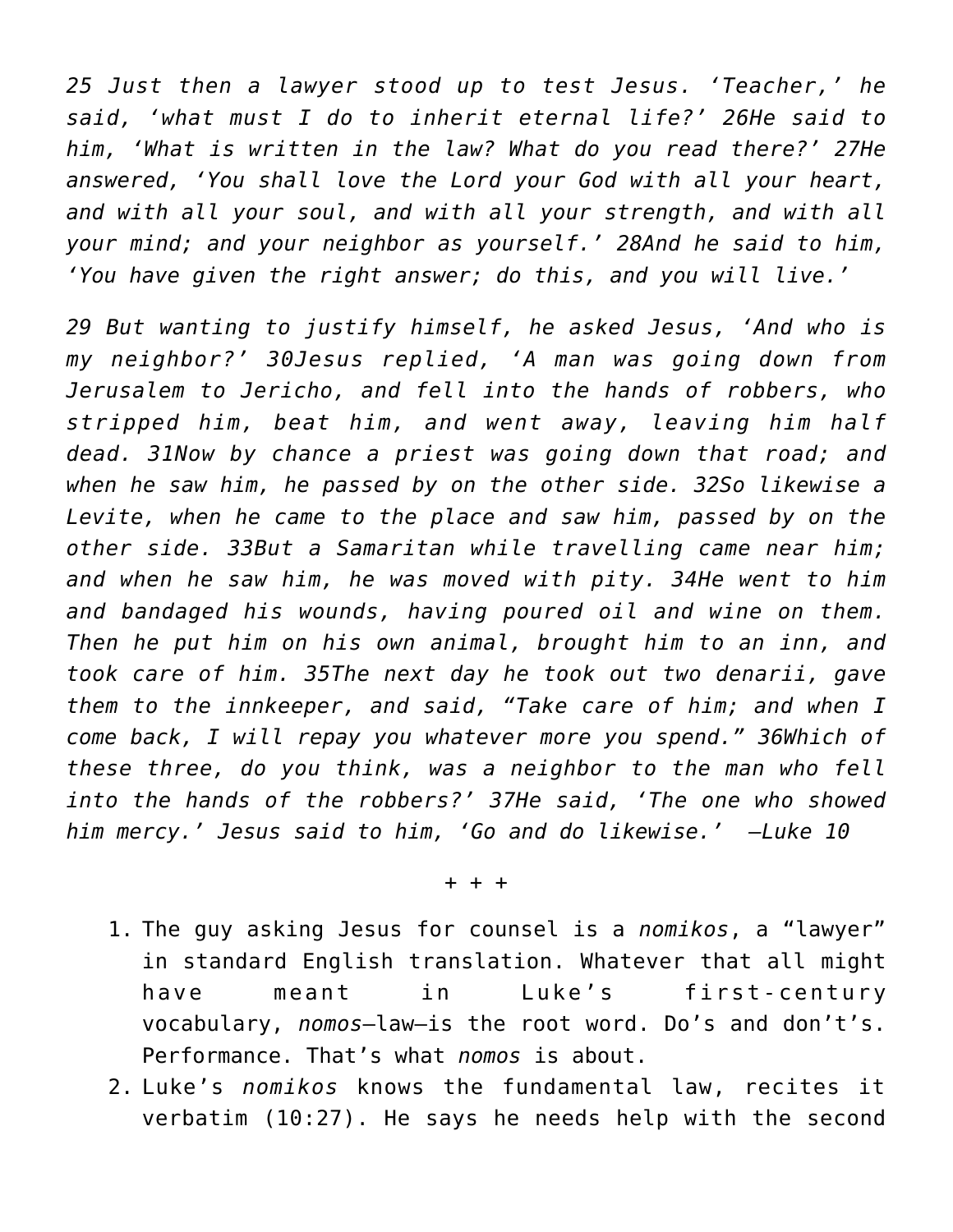great commandment, i.e. neighbor-love. Who, who all, qualifies as neighbor (10:29)?

- 3. Implication: apparently the first great commandment, Godlove, is "no sweat." Seems he's got no problem understanding and fulfilling that one. Well, maybe–let's see what happens in the parable.
- 4. But here Luke already gives a huge clue. Our *nomikos* is "wanting to justify himself" (10:29). Wait a minute. Justifying folks is God's exclusive turf. Hmmm. So in self-justifying is he already breaking the first commandment? Ouch! Isn't that even bigger trouble than mere confusion about the second one? Seems plausible. Let's see how the parable itself diagnoses the questioner—a thing Jesus regularly does in Lukan parables.
- 5. So where is the *nomikos* in the parable? Answer: he's the guy in the ditch, already half-dead. How so?
- 6. He's been dumped there by his law-addiction. Selfjustification is first-commandment-breaking. That he dares "to test Jesus" (10:25) is a signal of this. Firstcommandment-breaking is lethal. Paul, once a firstrate *nomikos* in his own right, will later expand autobiographically about the law's deceptiveness in apparently urging self-justification, which spills, ironically and inevitably, into first-commandment breaking. When our story's *nomikos* is eventually robbed—of his accumulated self-justifying self-righteousness, a thing Jesus does to people throughout Luke, especially in the parables (see e.g. the Pharisee and publican, or the two lost sons)—neither the priest nor the Levite, agents of the *nomos*-religion of the day, can offer any help. Half-dead, he's deserted by them, soon to be all-dead.
- 7. Comes now the outsider, Jesus of Nazareth, derided as a "Samaritan" (John 8:48), not living/speaking kosher according to the Torah-temple-teachers (cf. 6:1ff.). He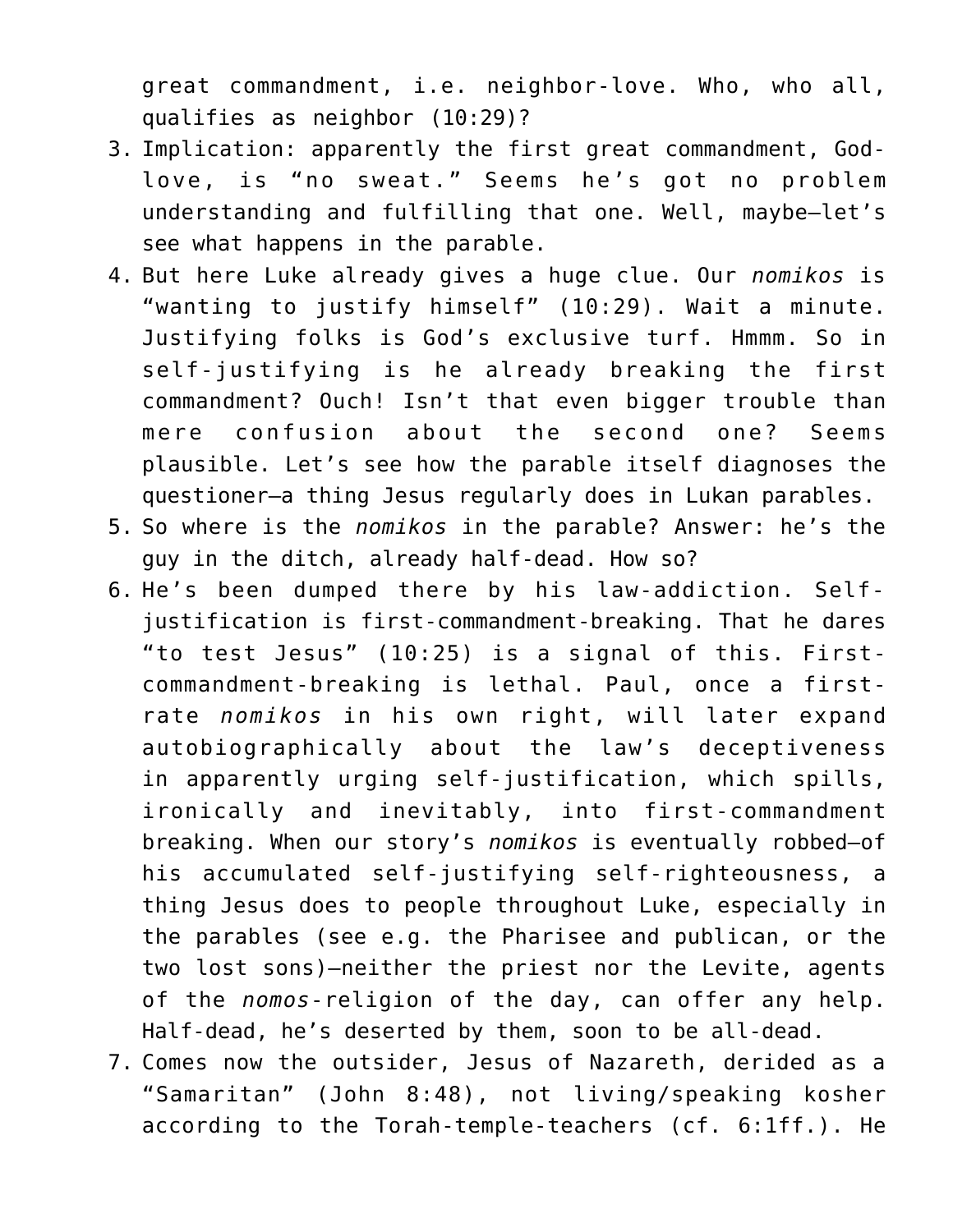patently works outside the *nomikos*-ethos, offering non*nomikos* healing—splangchnon in Luke's Greek term, i.e. gutsy mercy, compassion (10:33). The guy revives, survives.

- 8. Now the switcheroo at the very end, typical of parable form: "Who acted as neighbor," Jesus asks. Not "Who is the neighbor to be acted upon?" as the *nomikos* first put it.
- 9. Who acted as neighbor? the compassionate Samaritan, aka, Mercy-Messiah Jesus. This Outsider (Samaritan Jesus) is the neighbor to be loved, and in so doing—wonder of wonders!—you will also be fulfilling the first commandment: "Love the Lord your God with all . . . ."
- 10. "Go and do likewise," Jesus adds. This is not "Be the Samaritan," but rather, be the guy in the ditch (which you already are) and do likewise, as he did, in letting the Samaritan "neighbor" you with the mercy/compassion of God.
- 11. Said Samaritan, "good" indeed, is the one talking with you. Stop "testing" him, i.e. "do repentance" (cf. 10:13, 11:32), and let him anoint you with his *splangchnon*, that gutsy mercy and compassion. That, dear *nomikos*, is where the "life that lasts" is at hand, standing right in front of you, the "eternal life" that you spoke illogically about in wanting to "do" something to "inherit" it (10:25). Though to stick for a moment with your mixed metaphor, what you've "got to do," is get into the family where the legacy is, and then you inherit it as a freebee. Samaritan Jesus is the one who himself has those family connections and is intent on getting everybody so connected. Let him neighbor you into the family that inherits eternal life.
- 12. All of which is re-worded in the Mary/Martha codicil immediately following (10:38ff)

## + + +

How might this "Samaritan dipstick" pay off in our mission-